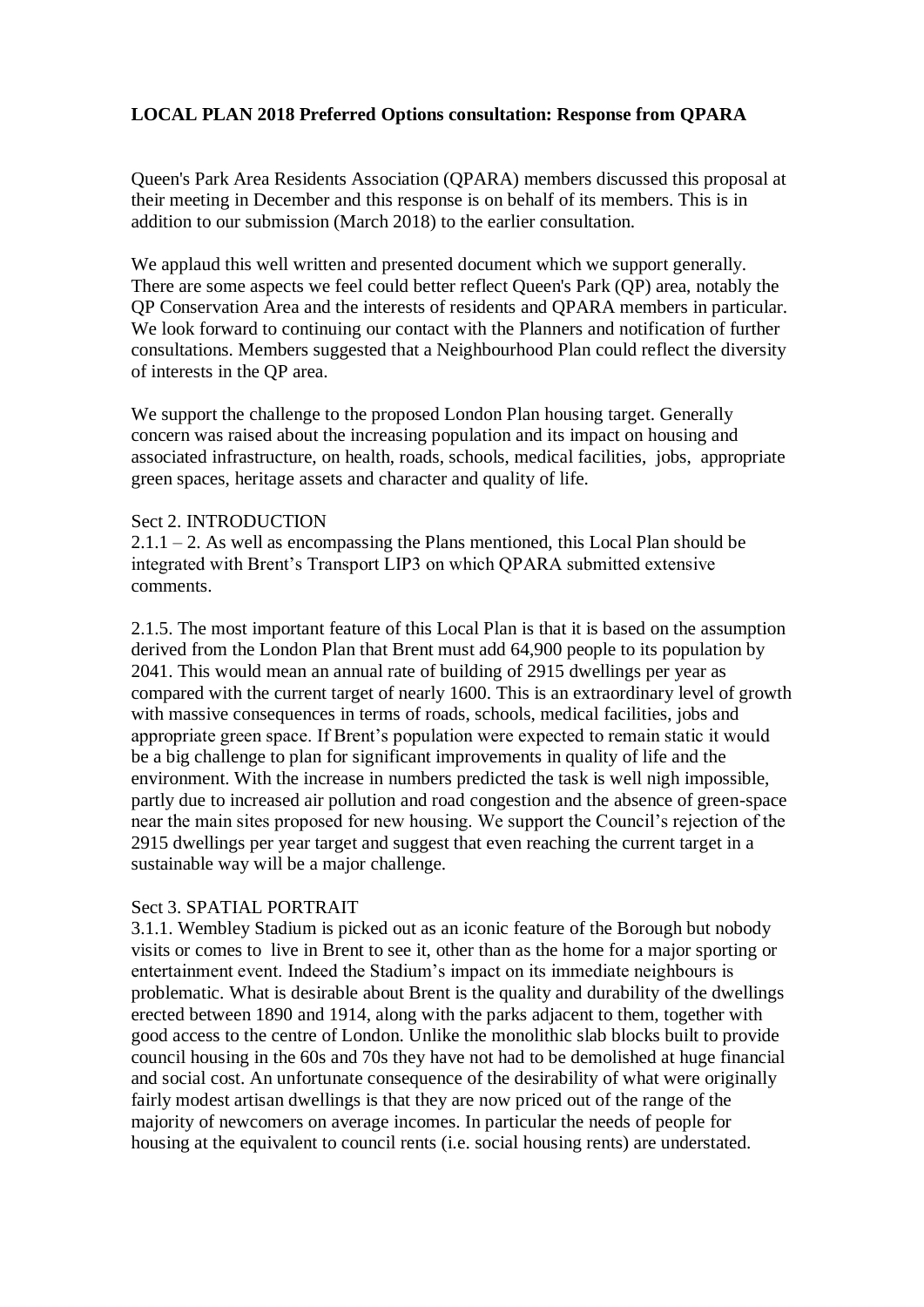3.1.4. Reference is made to Brent's population being on average younger than the national profile but this is likely to change over time and be influenced by future immigration policies, as yet unknown. Planning must look ahead beyond the immediate demographic profile.

3.1.6 – 10. While the character of development north and south of the North Circular Road is well described the spatial portrait seems to overlook the severe traffic congestion in such town centres as Wembley and Willesden High Roads and how unattractive this makes them for pedestrian shoppers. While competition from major centres such as Brent Cross and Westfield is noted, competition from convenience stores and online retail shopping is not. The rapid evolution of the retail scene would benefit from more attention.

3.1.19. When considering the health scenario it should be noted that the majority of people in the southern sections of Brent look to Imperial Healthcare NHS Trust (St Mary's etc) as their main provider of acute and outpatient services. Not mentioned in the Local Plan is the fact that Brent CCG is part of a NW London Collaboration of CCG's covering 8 boroughs. Since 2012 the CCGs have been promoting a plan, *Shaping a Healthier Future,* to reduce the number of acute hospitals from 9 to 5 and to close certain A&E facilities, including that at Central Middlesex. The capital requirements of this strategy were said to be over £1billion but after reducing their initial bid for central funds to £513 million in 2016 and then to £260 million earlier in 2018 the Collaboration were told in December 2018 that even this bid was rejected. QPARA looks to the Borough to hold the local NHS properly to account on these major strategic proposals affecting the health of its residents. The fact is that with or without capital allocations there are serious shortages of key NHS personnel such as doctor and nurses. The Borough's planning policies have a part to play in making the area one to which vital healthcare practitioners will want to move when jobs are offered.

3.1.23. We support a policy of improving local town centres. Ideally shopping and other pedestrian activities should be separated from traffic but for the most part this would not be possible without major and unacceptable demolition of existing buildings. However minor improvement works to the streetscape of Salusbury Road, including repaving and tree planting in partnership with QPARA, demonstrate what can be done at fairly modest cost to keep local centres attractive.

3.1.24. There is a brief mention of Brent's 22 conservation areas at this point but more could be made of the value they add to the quality of life. As highly desirable features of the Brent landscape strong policies are needed to ensure that they are conserved and enhanced. Brent's public parks, including Queen's Park, should also be seen as an important part of the cultural heritage from the late  $19<sup>th</sup>$  century. They now serve recreational, health and environmental needs for people living in the surrounding areas and require judicious management involving local residents to adapt to changing pressures from modern lifestyles.

3.1.27. Mention is made of a lack of green spaces in many parts of Brent but it is not clear how this is to be remedied. A number of sites listed in the Plan as suitable for considerable numbers of dwellings appear to be away from green space in congested town centre locations